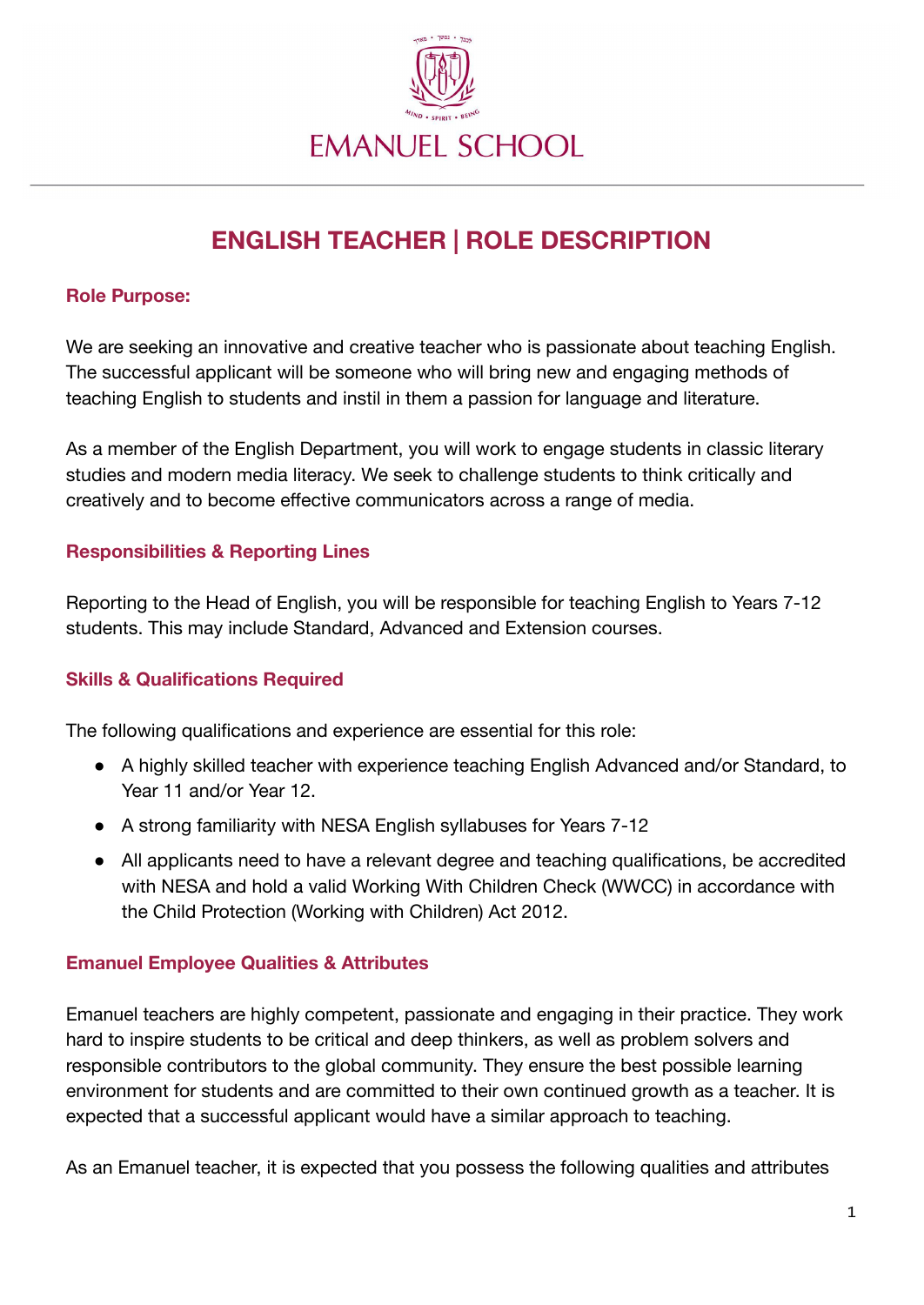- Love of teaching and desire to inspire and engage students in learning
- A passion for continually improving their teaching practice and a commitment to ongoing professional learning.
- Capacity and desire to make a positive contribution to student wellbeing programs
- Demonstrated strong interpersonal and communication skills and the capacity to develop and sustain productive relationships within the school community
- Ability to promote and a determination to develop a culture of thinking for all students in the classroom
- Capacity to differentiate teaching programs and use a range of strategies to best meet the needs of individuals in the classroom
- Generosity in sharing teaching and ICT expertise with colleagues, and an openness to welcome other teachers into his/her classroom for observation and feedback
- Support for the ethos of the School with a willingness to make a significant contribution to the life of the School
- Be a team player who is keen to work with colleagues to best meet the learning and wellbeing needs of individual students.

The successful applicant will be a member of the school's teaching community and as such, will participate in the regular life of the school. He/she will undertake other duties of a teacher such as those in relation to pastoral care, supervision of students, extra-curricular activities etc, as required by the Principal.

## **About Emanuel School**

Emanuel School is committed to providing co-educational excellence in a Pre-school to Year 12 continuum. We value the individuality of all students and encourage the development of their special interests and talents. Our objective is to extend our students to the best of their ability, and to foster a love of learning, a strong sense of community and a pride in their Jewish heritage.

Emanuel School is small enough to provide an individual, nurturing environment and large enough to provide a wide range of subjects and opportunities for our students. Emanuel School is a dynamic learning community within an intimate learning environment delivering strong academic outcomes.

The School occupies the Stanley Street site with around 880 students from Preschool to Year 12, comprising a two-stream K-4 and three streams thereafter.

The School's commitment to excellence, quality, service and value ensures that it continually improves the delivery of all its programs for the benefit of its students. There are many